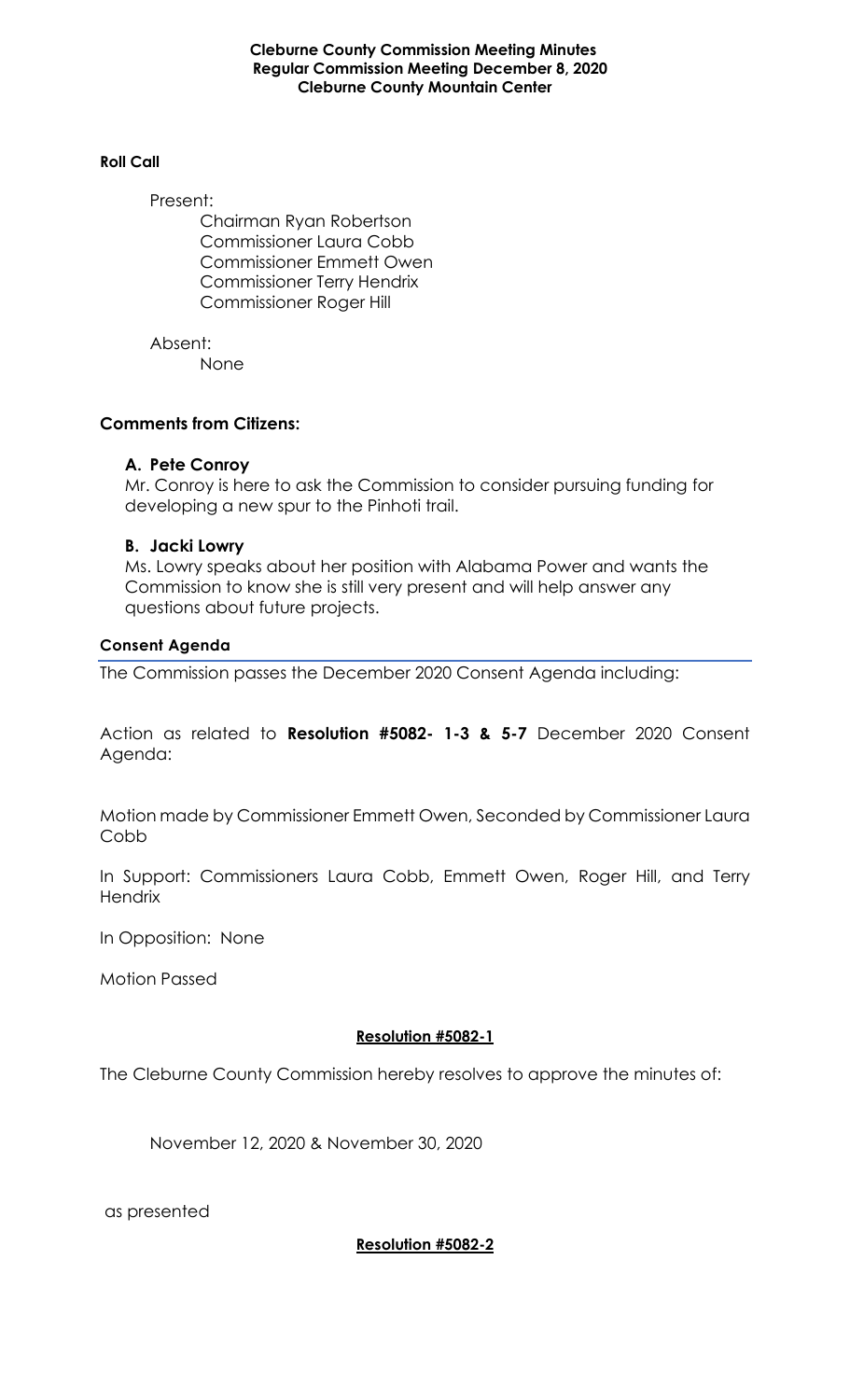| <b>Resignations:</b>       | None |
|----------------------------|------|
| Vacancies:                 | None |
| <b>Board Appointments:</b> | None |

# **Resolution #5082-3**

Whereas, the Commission has previously passed a Continuity of Operations Plan for the duration of the State of Emergency declared as a result of the COVID-19 situation or until the December meeting, whichever comes first; and

Whereas, we have reached the December meeting and the State of Emergency is still active; and

Whereas, the CDC has published sanitizing and disinfecting guidelines for public buildings; and

Whereas, the Cleburne County Commission believes the COOP should be amended to include those recommendations.

Therefore, the Cleburne County Commission amends the policy to include recommendations for sanitizing and disinfecting and extends the Continuity of Operations Plan for the duration of the State of Emergency, or the Commission's January meeting, whichever comes first.

## **Resolution #5082-5**

Whereas, the Cleburne County Commission is authorized to declare property as surplus when said property is deemed to be of no further use or value to the County; and

Whereas, the County has identified the following items which have been deemed to be of no further use to the County:

- 1997 Dodge 3500 Van
- 1999 Dodge 1500 Pickup
- 1996 Dodge SLT 1500 Pickup
- 2007 Ford Crown Vic
- 2010 Ford Crown Vic
- 2013 Ford Taurus
- 2010 VW Jetta
- 2003 Ford F350 Flat Bed
- International Dump Truck

Therefore, the Cleburne County Commission declares the equipment to be surplus property and authorizes the County Administrator to oversee the disposition processes.

### **Resolution #5082-6**

Whereas, the Cleburne County Commission has been asked to update the operating hours of the Mountain Center to align with the operating hours of other county buildings.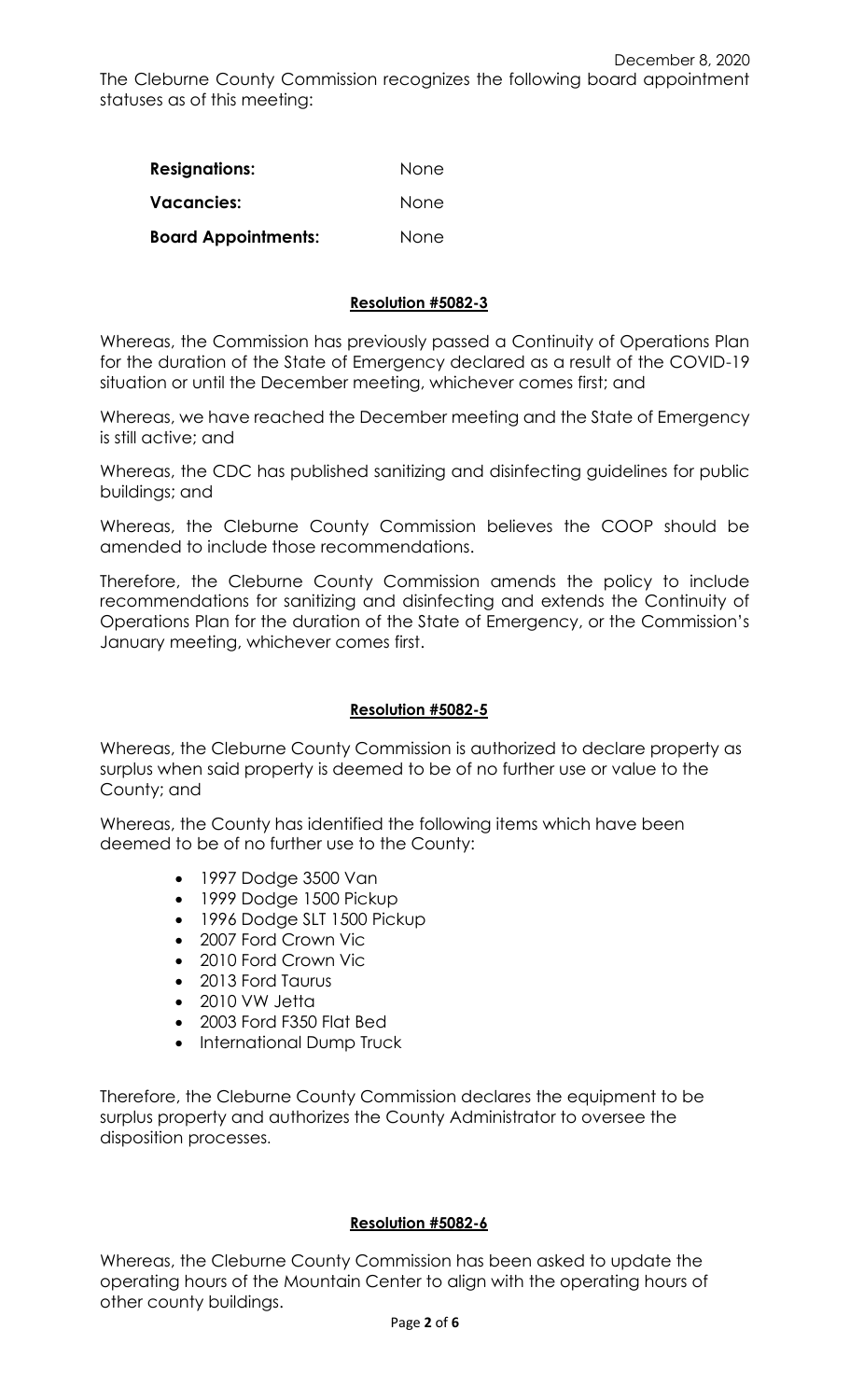# **Resolution #5082-7**

Whereas, the Cleburne Engineer has solicited bids for the County Road 71 Truss Bridge; and

Whereas, the County Engineer has made his recommendations.

Therefore, the Cleburne County Commission hereby awards the bids as follows:

# **The Bridge Builders of Alabama**

#### **New Business:**

# **A. Beason Mill Property**

Action as related to **Resolution #5083** Beason Mill Property

Motion made by Commissioner Emmett Owen, Seconded by Commissioner Terry **Hendrix** 

In Support: Commissioners Laura Cobb, Emmett Owen, Roger Hill, and Terry **Hendrix** 

In Opposition: None

### **Resolution #5083**

Whereas, the Cleburne County Commission currently owns a .12 acre piece of real property with a small building that has previously been used as the Beason Mill Vote House; and

Whereas, the property is no longer being used by the Cleburne County Commission for election purposes; and

Whereas, the original owners have approached the County about transferring the property back, since it is no longer needed, and the original transfer in 1952 contained a reversionary clause to be triggered upon the building no longer being used as a polling location.

Therefore, the Cleburne County Commission authorizes that the aforementioned property be deeded and transferred to the original owner, Ms. Alice Sue Lee Brown and that the Chairman is authorized to sign said conveyance to be prepared by the County Attorney.

# **B. Letter of Support**

Action as related to **Resolution #5084** Letter of Support

Motion made by Commissioner Emmett Owen, Seconded by Commissioner Laura Cobb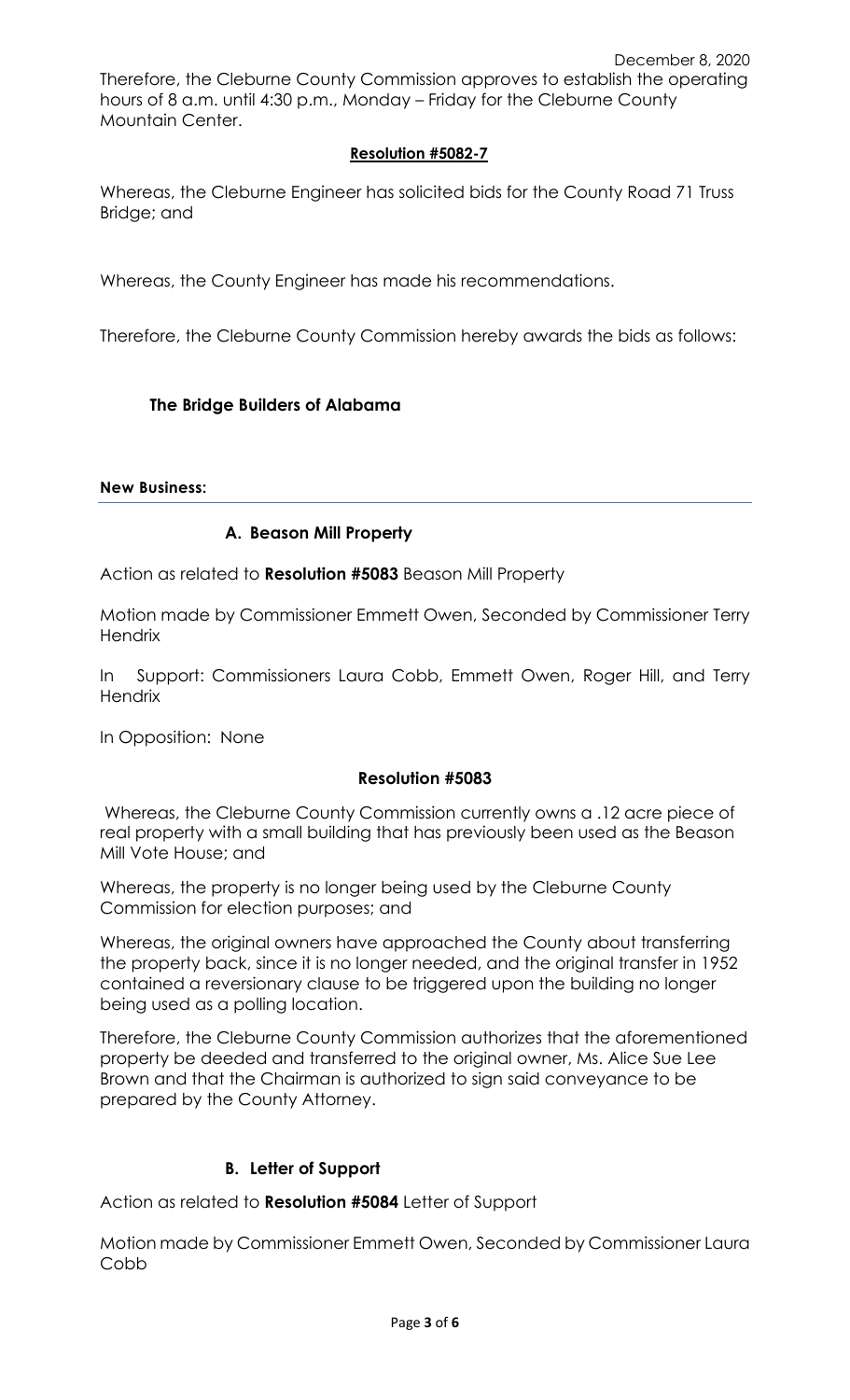December 8, 2020 In Support: Commissioners Laura Cobb, Emmett Owen, Roger Hill, and Terry **Hendrix** 

In Opposition: None

Motion Passed

# **Resolution #5084**

Whereas, Chairman Robertson has been approached by a representative of JSU concerning the Commission's support in pursing the development of a new, four mile, trail spur that would connect the Pinhoti to the Cleburne County Mountain Center; and

Whereas, the Cleburne County Commission believes the extension of the trail will promote economic development in Cleburne County.

Therefore, the Cleburne County Commission authorizes the Chairman to send a letter of support as requested by JSU, upon same being approved by the County Attorney.

*Commissioner Terry Hendrix asks if the resolution is to just approve to send the letter*

*Chairman Robertson answers affirmatively.*

# **C. Employee Travel**

Action as related to **Resolution #5085** Employee Travel

Motion made by Commissioner Terry Hendrix, Seconded by Laura Cobb

In Support: Commissioners Emmett Owen, Laura Cobb, Roger Hill, and Terry **Hendrix** 

In Opposition: None

### **Resolution #5085**

Whereas, the Cleburne County Commission has restricted employee travel during the FY21 Budget year; and

Whereas, the Assistant Engineer is in need of a Bridge Inspection Recertification course; and

Whereas, the aforementioned travel has not been preapproved during the FY21 Budget planning process.

Therefore, the Cleburne County Commission approves the travel expense of the Assistant Engineer for his Bridge Inspection Recertification Course.

### **D. Tax Exemption**

Action as related to **Resolution #5086** Tax Exemption

Motion made by Commissioner Emmett Owen, Seconded by Roger Hill

In Support: Commissioners Emmett Owen, Laura Cobb, and Roger Hill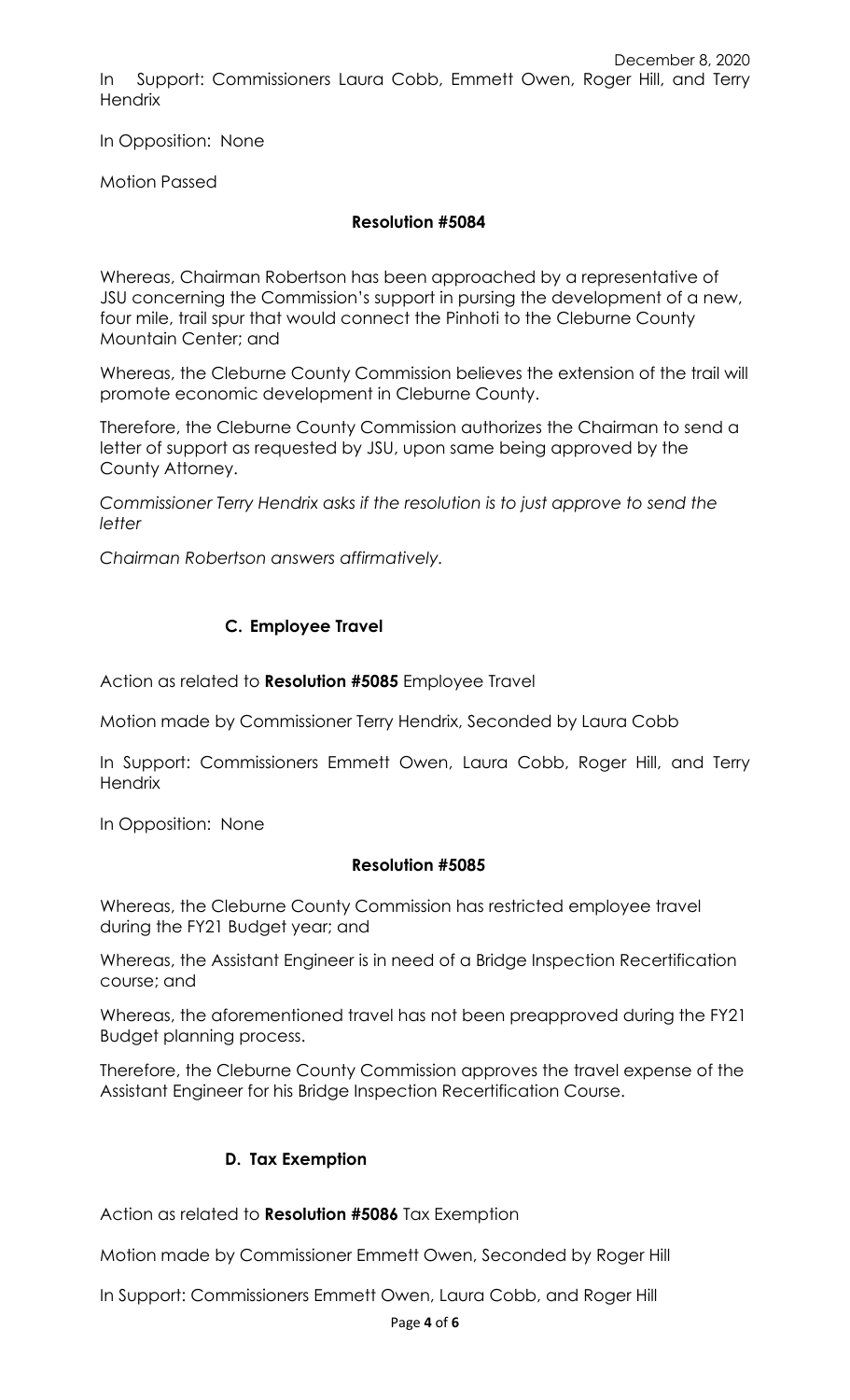#### **Resolution #5086**

Whereas, Act No. 2012-256 authorizes the County Commission to provide for an exemption of county sales and use taxes on covered items as defined in the Act and in the Severe Weather Preparedness Sales Tax Holiday Rule 810-6-3-.66; and

Whereas, the Cleburne County Commission has affirmatively voted to grant the exemption of county sales and use taxes on purchases covered by the aforementioned Act and Rule during the last full weekend in February; and,

Whereas, ALA. CODE 11-51-210(e) (1975) requires that the County Commission notify the Alabama Department of Revenue of any new local tax or amendment to an existing local tax levy at least 30 days prior to the effective date of the change;

Therefore, be it resolved that the Cleburne County Commission does hereby provide for an exemption of the county sales and use tax on purchases of items covered by Act No. 2012-256 and Rule 810-6-3-.66 beginning at 12:01 a.m. on Friday, February 26, 2021, and ending at twelve midnight on Sunday, February 28, 2021.

**Furthermore**, be it resolved that a copy of this resolution be immediately forwarded to the Alabama Department of Revenue in compliance with ALA. CODE 11-51-210(e) (1975).

*Commissioner Emmett Owen thinks that senior citizens and low-income families would benefit from the exemption.*

#### **Reports from staff:**

- *A.* County Administrator Kim Brown updates the Commission about the lighting grant savings. She gives the Commission fund balances for FY20 close out, and she reminds them of the upcoming December 30 CARES ACT expiration.
	- B. County Engineer Lee Estes is not present.
	- C. County Attorney Jason Odom has no updates.

#### **Old Business:**

There is no Old Business to attend to this meeting.

### **Discussion Items from the Chairman and Commission:**

Commissioner Emmett Owen talks about wanting to build an extra office space for the courthouse to allow for better social distancing.

County Attorney Jason Odom informs the Commission depending on which office is moved there will have to be security put in place, especially for Probate Judge Ryan Robertson.